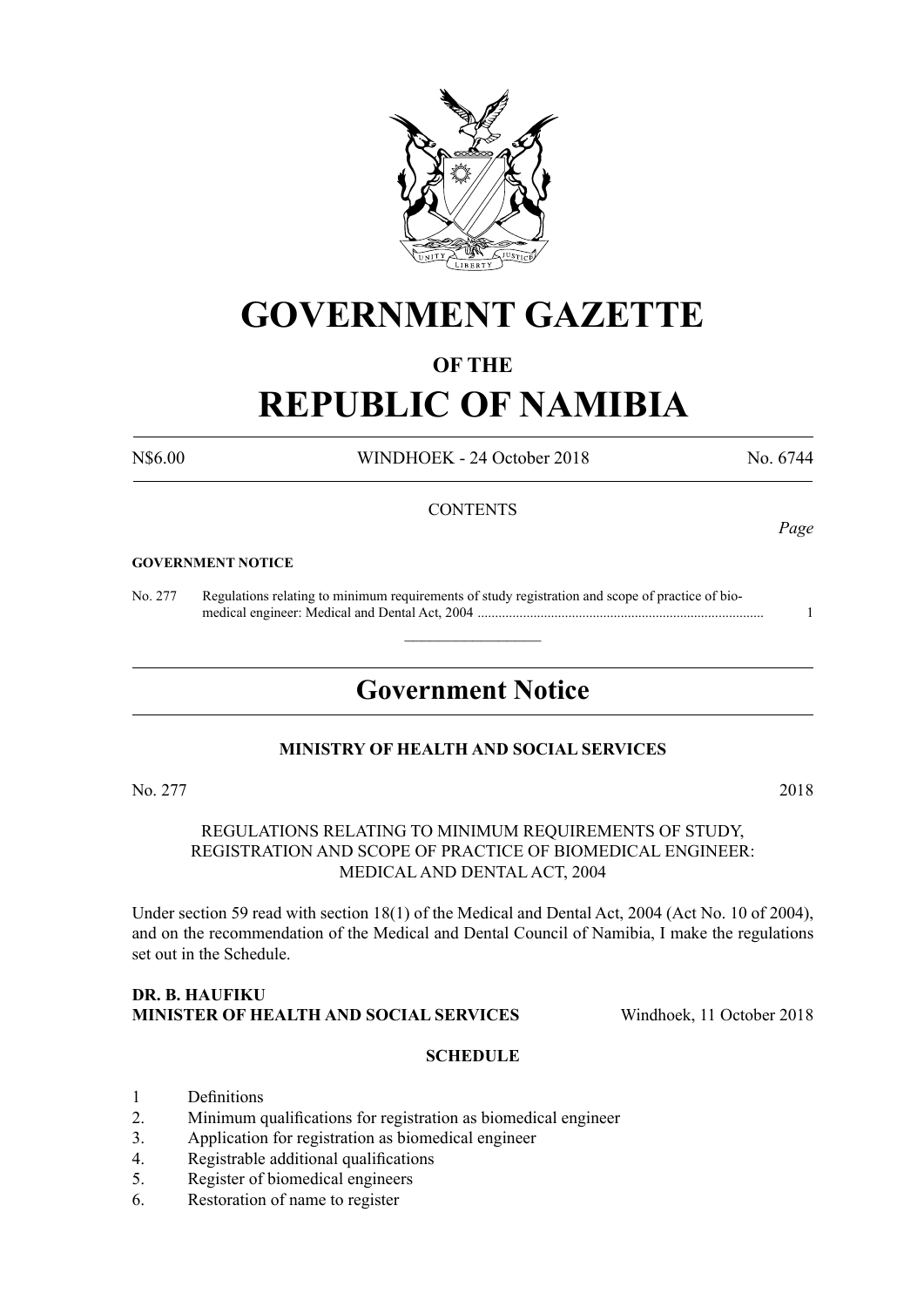- 7. Language of forms and documents
- 8. Scope of practice of biomedical engineer

# Annexure A

# **Definitions**

**1.** In these regulations, a word or an expression to which a meaning has been assigned in the Act has that meaning and, unless the context otherwise indicates -

"additional qualification" means an additional qualification referred to in section 31(1)(a) of the Act and prescribed by these regulations;

"certified" means certified as a true copy of the original by a commissioner of oaths appointed under section 5, or designated under section 6, of the Justices of the Peace and Commissioners of Oaths Act, 1963 (Act No. 16 of 1963); and

"the Act" means the Medical and Dental Act, 2004 (Act No. 10 of 2004).

# **Minimum qualifications for registration as biomedical engineer**

**2.** (1) The Council may register a person as a biomedical engineer if that person holds any of the following qualifications in biomedical engineering -

- (a) Bachelors of Engineering in Biomedical Engineering, successfully completed after full-time study for a period of three years; or
- (b) Master of Science in Biomedical Engineering, successfully completed after fulltime study for a period of four years,

granted by an educational institution, subject to compliance with all the other requirements specified in the Act.

(2) The qualification referred to in subregulation  $(1)(a)$  must include, to the satisfactions of the Council, the following subjects:

- (a) chemistry;
- (b) electric circuits;
- (c) physics;
- (d) mathematics;
- (e) introductory life science;
- (f) mechanics;
- (g) electronics;
- (h) microprocessors;
- (i) molecular and cell biology;
- (j) biomedical statistics and numerical methods;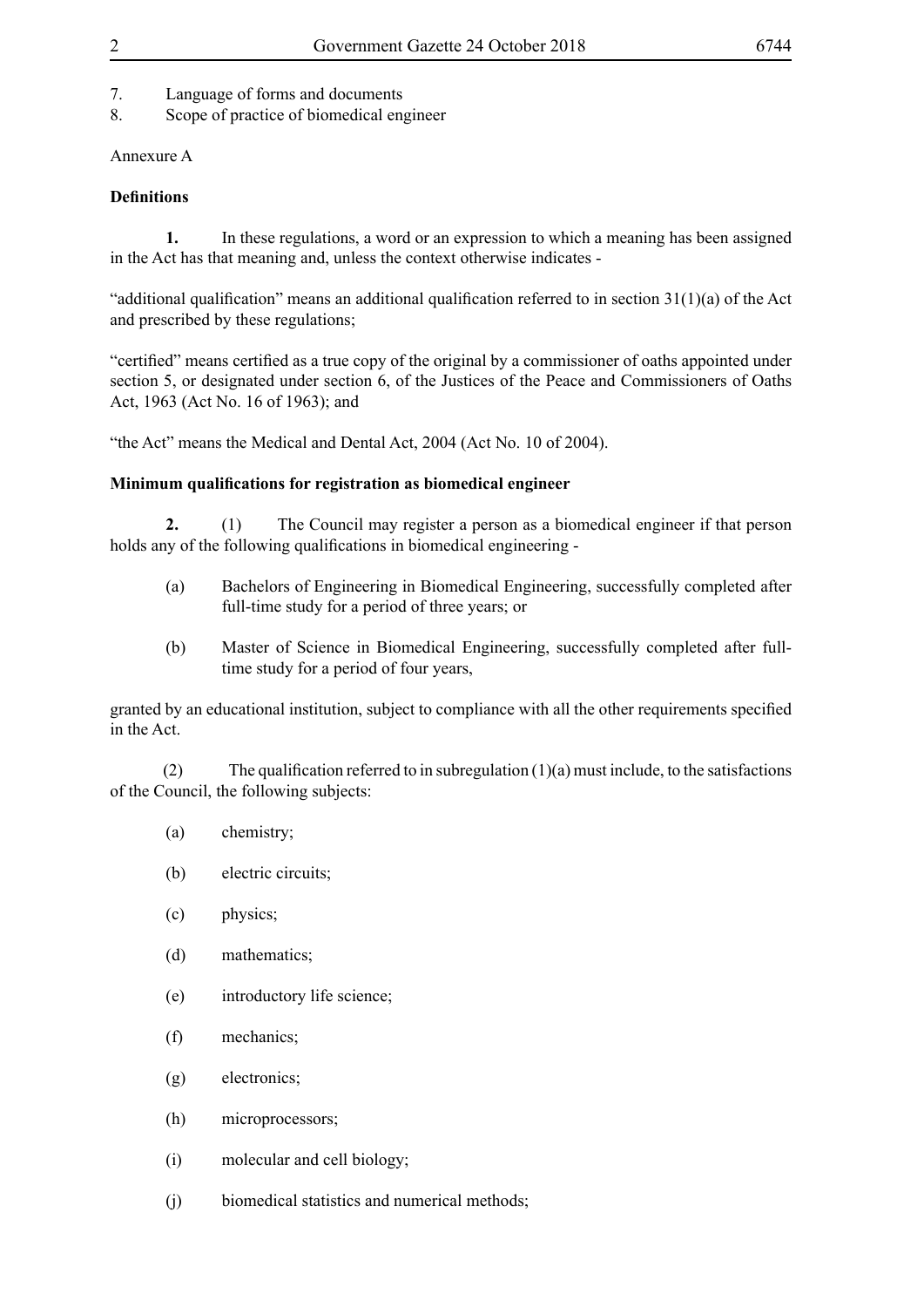- (k) biomedical signals, systems and control;
- (l) physiology and medical biochemistry;
- (m) biomedical transport phenomena;
- (n) software development;
- (o) electric and magnetic systems;
- (p) signals and systems;
- (q) biomedical measurement, instrumentation and imaging; and
- (r) anatomy.

(3) In addition to the subjects referred to in subregulation (2), the qualification set out in subregulation (1)(b) must include, to the satisfaction of the Council, the following subjects -

- (a) molecular biology;
- (b) cellular biology;
- (c) tissue engineering;
- (d) pathology informatics; and
- (e) biomaterials.

# **Application for registration as biomedical engineer**

**3.** (1) An application for the registration of a person as a biomedical engineer in terms of section 19 of the Act must be -

- (a) submitted to the registrar, in the form determined by the Council, and
- (b) accompanied by
	- (i) a certified copy of the identity document or passport of the applicant;
	- (ii) payment of the application fees as determined by the Council; and
	- (iii) any additional documents that Council may require.

(2) An application for the registration of a person as a biomedical engineer in accordance with section 19 of the Act must be accompanied by -

- (a) the documents, particulars and payments specified in subsection (2) of that section; and
- (b) the original certificate of registration to practice as a biomedical engineer in the country where the applicant obtained the qualification referred to in section 19(2)(a) of the Act, issued by the registration authority of that country, subject to subregulation (3).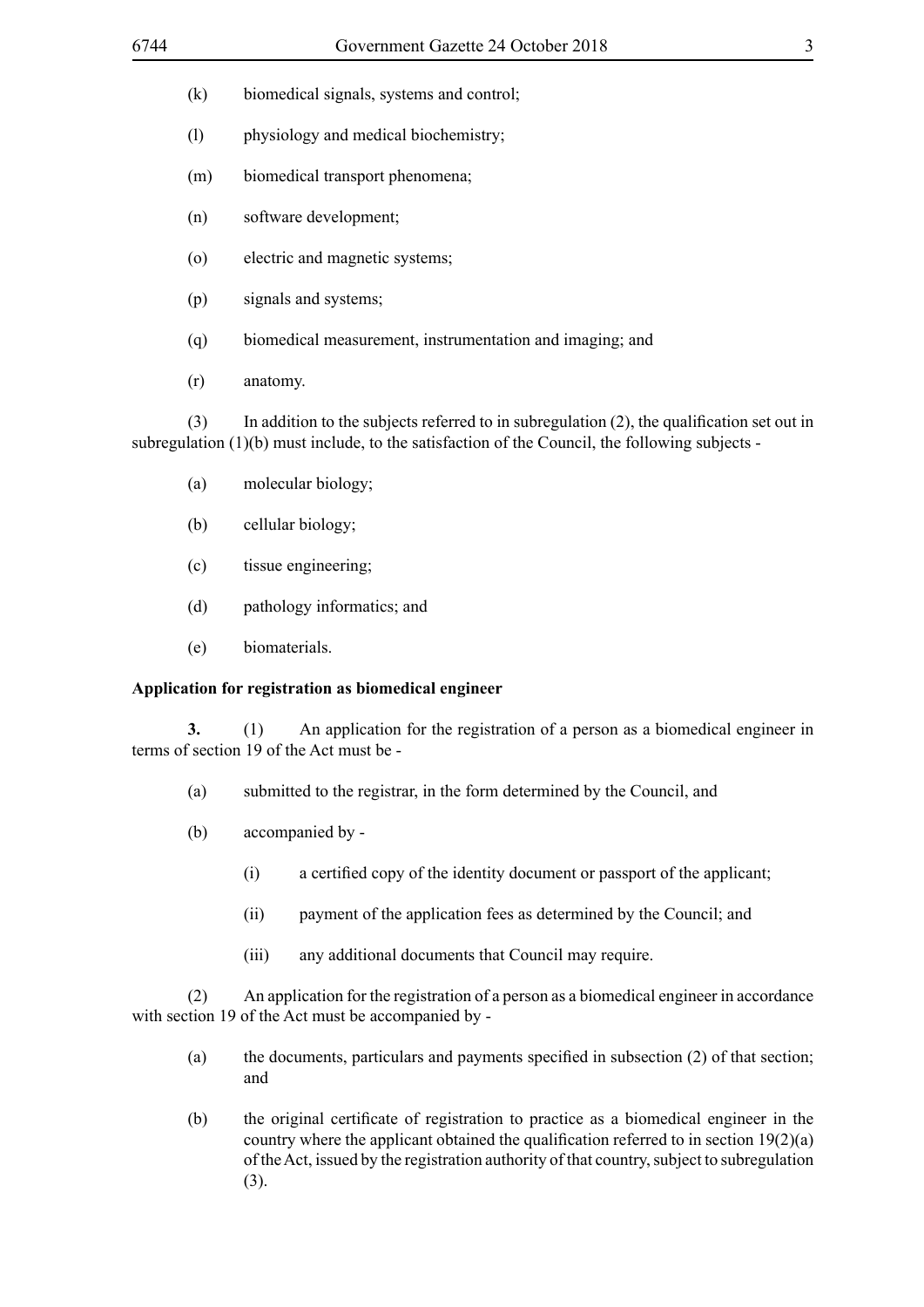(3) If the applicant is not registered with the registration authority referred to in paragraph (b) of subregulation (2), he or she must submit to the registrar, together with his or her application for registration -

- (a) a certificate, issued by that registration authority, certifying that the qualification or qualifications of which the applicant is the holder, entitles him or her to registration as a biomedical engineer in that country; or
- (b) if he or she had been so registered previously, a certificate issued by that registration authority, specifying that the applicant had been so registered previously, and that his or her name has been removed from the register and the grounds for the removal.

(4) The Council may require the applicant to furnish proof, in the manner that the Council may determine, of the applicant's proficiency in the English language.

(5) A person currently registered under the Act as a biomedical engineer, at the commencement of these regulations is deemed to have been registered under these regulations.

# **Registrable additional qualifications**

**4.** The additional qualifications specified in Annexure A may be registered as additional qualifications under section  $31(1)(a)$  of the Act.

# **Register of biomedical engineers**

**5.** The register of biomedical engineers, established and kept in terms of section 23 of the Act, must contain particulars of the additional qualifications registered against the name of the biomedical engineer and any change of the particulars recorded in the register, in addition to the particulars specified by subsection (3) of that section.

#### **Restoration of name to register**

**6.** An application in terms of subsection (1) of section 25 of the Act for the restoration of a name to the register must, in addition to the documents specified by subsection (2) of that section, be accompanied by -

- (a) a certified copy of the applicant's identity document or passport; and
- (b) the original registration certificate issued to the applicant under section  $20(4)(b)$  of the Act or a certified copy thereof.

#### **Language of forms and documents**

**7.** (1) Subject to subregulation (2) any form or document required to be submitted to the Council or the registrar in terms of these regulations must be in the English language.

(2) Any form or document referred to in subregulation (1) that is not in the English language must be accompanied by a sworn translation of it in the English language.

# **Scope of practice of biomedical engineer**

**8.** (1) A biomedical engineer applies knowledge of engineering, biology, and biomechanical principles to the design, development, and evaluation of biological health systems and products.